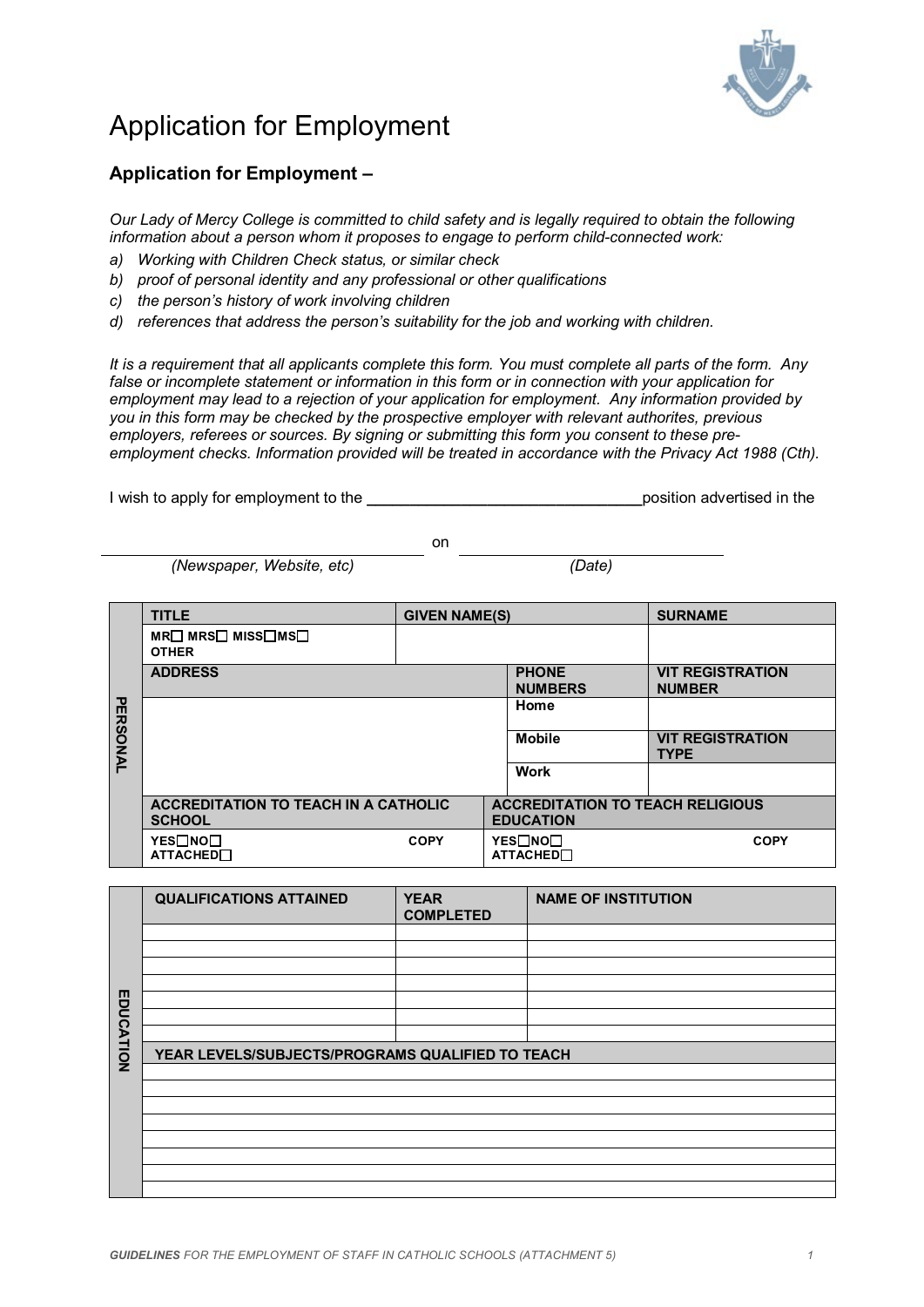|                           | <b>CURRENT PLACE OF EMPLOYMENT</b>                                                                                                                   |                 |                         | <b>POSITION</b>               |                           |
|---------------------------|------------------------------------------------------------------------------------------------------------------------------------------------------|-----------------|-------------------------|-------------------------------|---------------------------|
| <b>CURRENT EMPLOYMENT</b> | ADDRESS OF CURRENT PLACE OF EMPLOYMENT                                                                                                               |                 |                         | <b>PHONE NUMBER</b>           |                           |
|                           |                                                                                                                                                      |                 |                         | <b>DATE BEGAN</b>             |                           |
|                           |                                                                                                                                                      |                 |                         |                               |                           |
|                           | DUTIES (FOR EXAMPLE: SUBJECTS/GRADES TAUGHT IF CURRENTLY TEACHING)                                                                                   |                 |                         |                               |                           |
|                           |                                                                                                                                                      |                 |                         |                               |                           |
|                           |                                                                                                                                                      |                 |                         |                               |                           |
|                           |                                                                                                                                                      |                 |                         |                               |                           |
|                           |                                                                                                                                                      |                 |                         |                               |                           |
|                           |                                                                                                                                                      |                 |                         |                               |                           |
|                           |                                                                                                                                                      |                 |                         |                               |                           |
|                           |                                                                                                                                                      |                 |                         |                               |                           |
|                           | <b>EMPLOYER'S NAME AND ADDRESS</b>                                                                                                                   |                 | <b>POSITIONS/DUTIES</b> |                               | <b>DATES</b>              |
| PREVIOUS EMPLOYMENT       |                                                                                                                                                      |                 |                         | <b>FROM</b>                   | <b>TO</b>                 |
|                           |                                                                                                                                                      |                 |                         |                               |                           |
|                           |                                                                                                                                                      |                 |                         |                               |                           |
|                           |                                                                                                                                                      |                 |                         |                               |                           |
|                           |                                                                                                                                                      |                 |                         |                               |                           |
|                           |                                                                                                                                                      |                 |                         |                               |                           |
|                           | (Note: You must list all previous employers. If more space is required, attach a separate sheet)                                                     |                 |                         |                               |                           |
|                           |                                                                                                                                                      |                 |                         |                               |                           |
|                           |                                                                                                                                                      |                 |                         |                               |                           |
|                           | <b>ORGANISATION'S NAME AND ADDRESS</b>                                                                                                               |                 | <b>POSITIONS/DUTIES</b> | <b>FROM</b>                   | <b>DATES</b><br><b>TO</b> |
|                           |                                                                                                                                                      |                 |                         |                               |                           |
|                           |                                                                                                                                                      |                 |                         |                               |                           |
| <b>VOLUNTE</b>            |                                                                                                                                                      |                 |                         |                               |                           |
|                           |                                                                                                                                                      |                 |                         |                               |                           |
|                           |                                                                                                                                                      |                 |                         |                               |                           |
| <b>ER WORK</b>            |                                                                                                                                                      |                 |                         |                               |                           |
|                           | (Note: You must list all previous places of volunteer work where such work involved children. If more<br>space is required, attach a separate sheet) |                 |                         |                               |                           |
|                           |                                                                                                                                                      |                 |                         |                               |                           |
|                           | <b>NAME</b>                                                                                                                                          | <b>POSITION</b> | <b>SCHOOL/COMPANY</b>   | <b>PHONE</b><br><b>NUMBER</b> |                           |
|                           |                                                                                                                                                      |                 |                         |                               |                           |
|                           |                                                                                                                                                      |                 |                         |                               |                           |
| <b>REFEREES</b>           |                                                                                                                                                      |                 |                         |                               |                           |
|                           |                                                                                                                                                      |                 |                         |                               |                           |
|                           |                                                                                                                                                      |                 |                         |                               |                           |
|                           |                                                                                                                                                      |                 |                         |                               |                           |
|                           |                                                                                                                                                      |                 |                         |                               |                           |
|                           |                                                                                                                                                      |                 |                         |                               |                           |
|                           |                                                                                                                                                      |                 |                         |                               |                           |

|                                              | <b>EMPLOYER'S NAME AND ADDRESS</b>                                                               | <b>POSITIONS/DUTIES</b> | <b>DATES</b><br><b>FROM</b> | TO |
|----------------------------------------------|--------------------------------------------------------------------------------------------------|-------------------------|-----------------------------|----|
| アカリ<br><b>DOS</b><br>EMP<br>O<br><b>NENT</b> |                                                                                                  |                         |                             |    |
|                                              |                                                                                                  |                         |                             |    |
|                                              |                                                                                                  |                         |                             |    |
|                                              |                                                                                                  |                         |                             |    |
|                                              |                                                                                                  |                         |                             |    |
|                                              | (Note: You must list all previous employers. If more space is required, attach a separate sheet) |                         |                             |    |

|                  |                                                                                                       |                         | <b>DATES</b> |    |
|------------------|-------------------------------------------------------------------------------------------------------|-------------------------|--------------|----|
| <b>VOLUNTEER</b> | <b>ORGANISATION'S NAME AND ADDRESS</b>                                                                | <b>POSITIONS/DUTIES</b> | <b>FROM</b>  | ΤO |
|                  |                                                                                                       |                         |              |    |
|                  |                                                                                                       |                         |              |    |
|                  |                                                                                                       |                         |              |    |
|                  |                                                                                                       |                         |              |    |
|                  |                                                                                                       |                         |              |    |
|                  |                                                                                                       |                         |              |    |
|                  |                                                                                                       |                         |              |    |
| <b>NORK</b>      |                                                                                                       |                         |              |    |
|                  |                                                                                                       |                         |              |    |
|                  |                                                                                                       |                         |              |    |
|                  | (Note: You must list all previous places of volunteer work where such work involved children. If more |                         |              |    |
|                  | space is required, attach a separate sheet)                                                           |                         |              |    |

|                 | <b>NAME</b> | <b>POSITION</b> | <b>SCHOOL/COMPANY</b> | <b>PHONE</b><br><b>NUMBER</b> |
|-----------------|-------------|-----------------|-----------------------|-------------------------------|
|                 |             |                 |                       |                               |
|                 |             |                 |                       |                               |
| <b>REFEREES</b> |             |                 |                       |                               |
|                 |             |                 |                       |                               |
|                 |             |                 |                       |                               |
|                 |             |                 |                       |                               |
|                 |             |                 |                       |                               |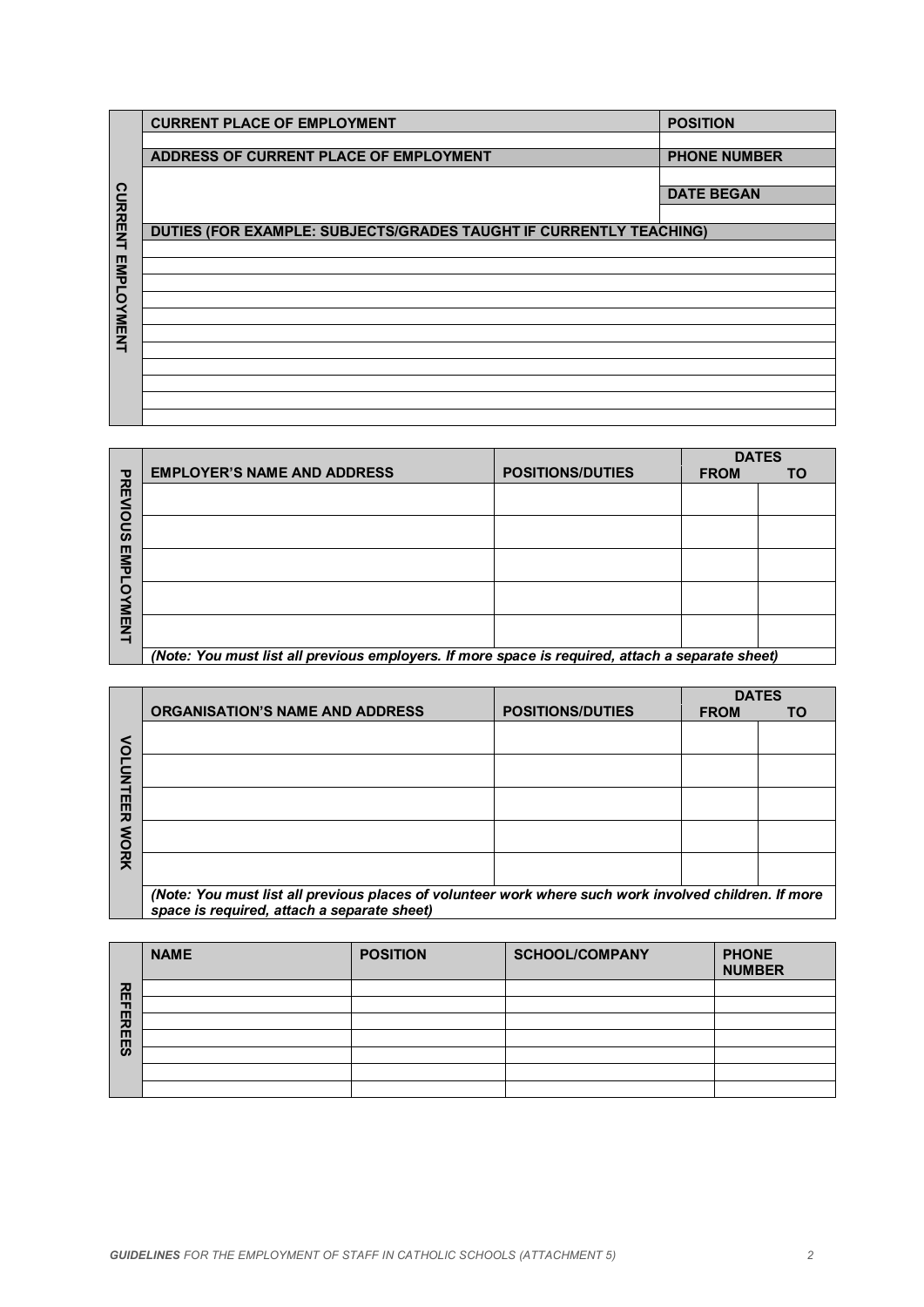## **Pre-Employment Disclosure Questions**

It is an inherent requirement of the position that you be a person suitable to work in child-connected work. Each of the following questions are relevant to the prospective employer understanding and determining your likely ability to carry out the inherent requirements of the advertised position. You must answer each question.

| 1.<br>unprofessional conduct?                                                                                                                                                                                                                                                                                                                                             | Have you ever had any disciplinary action taken against you by an employer (e.g. received a<br>warning or had your employment terminated) in relation to any inappropriate or |  |
|---------------------------------------------------------------------------------------------------------------------------------------------------------------------------------------------------------------------------------------------------------------------------------------------------------------------------------------------------------------------------|-------------------------------------------------------------------------------------------------------------------------------------------------------------------------------|--|
| NO                                                                                                                                                                                                                                                                                                                                                                        | YES                                                                                                                                                                           |  |
| If yes, please provide details:                                                                                                                                                                                                                                                                                                                                           |                                                                                                                                                                               |  |
|                                                                                                                                                                                                                                                                                                                                                                           |                                                                                                                                                                               |  |
|                                                                                                                                                                                                                                                                                                                                                                           |                                                                                                                                                                               |  |
|                                                                                                                                                                                                                                                                                                                                                                           |                                                                                                                                                                               |  |
|                                                                                                                                                                                                                                                                                                                                                                           |                                                                                                                                                                               |  |
|                                                                                                                                                                                                                                                                                                                                                                           |                                                                                                                                                                               |  |
|                                                                                                                                                                                                                                                                                                                                                                           |                                                                                                                                                                               |  |
| 2.<br>which has been substantiated by an employer or other body?                                                                                                                                                                                                                                                                                                          | Have you ever been the subject of an allegation of inappropriate or unprofessional conduct                                                                                    |  |
| NOT                                                                                                                                                                                                                                                                                                                                                                       | YES                                                                                                                                                                           |  |
| If yes, please provide details:                                                                                                                                                                                                                                                                                                                                           |                                                                                                                                                                               |  |
|                                                                                                                                                                                                                                                                                                                                                                           |                                                                                                                                                                               |  |
|                                                                                                                                                                                                                                                                                                                                                                           |                                                                                                                                                                               |  |
|                                                                                                                                                                                                                                                                                                                                                                           |                                                                                                                                                                               |  |
|                                                                                                                                                                                                                                                                                                                                                                           |                                                                                                                                                                               |  |
|                                                                                                                                                                                                                                                                                                                                                                           |                                                                                                                                                                               |  |
|                                                                                                                                                                                                                                                                                                                                                                           |                                                                                                                                                                               |  |
| 3.<br>charges?                                                                                                                                                                                                                                                                                                                                                            | Have you ever been found guilty of a criminal offence or are you currently facing criminal                                                                                    |  |
| NO <sub>1</sub>                                                                                                                                                                                                                                                                                                                                                           | YES                                                                                                                                                                           |  |
| If yes, please provide details:                                                                                                                                                                                                                                                                                                                                           |                                                                                                                                                                               |  |
|                                                                                                                                                                                                                                                                                                                                                                           |                                                                                                                                                                               |  |
|                                                                                                                                                                                                                                                                                                                                                                           |                                                                                                                                                                               |  |
|                                                                                                                                                                                                                                                                                                                                                                           |                                                                                                                                                                               |  |
|                                                                                                                                                                                                                                                                                                                                                                           |                                                                                                                                                                               |  |
|                                                                                                                                                                                                                                                                                                                                                                           |                                                                                                                                                                               |  |
|                                                                                                                                                                                                                                                                                                                                                                           |                                                                                                                                                                               |  |
| Do you consent to the prospective employer contacting the appropriate person at any or all<br>4.<br>of your current or former employers (including any retired person who at the relevant time<br>may have been employed by a former employer) to confirm the accuracy of your answers in<br>questions 1-3 above and to ask about your suitability to work with children? |                                                                                                                                                                               |  |
| NOT                                                                                                                                                                                                                                                                                                                                                                       | YES <sub>I</sub>                                                                                                                                                              |  |
| If no, this will be discussed further if you are offered an interview.                                                                                                                                                                                                                                                                                                    |                                                                                                                                                                               |  |